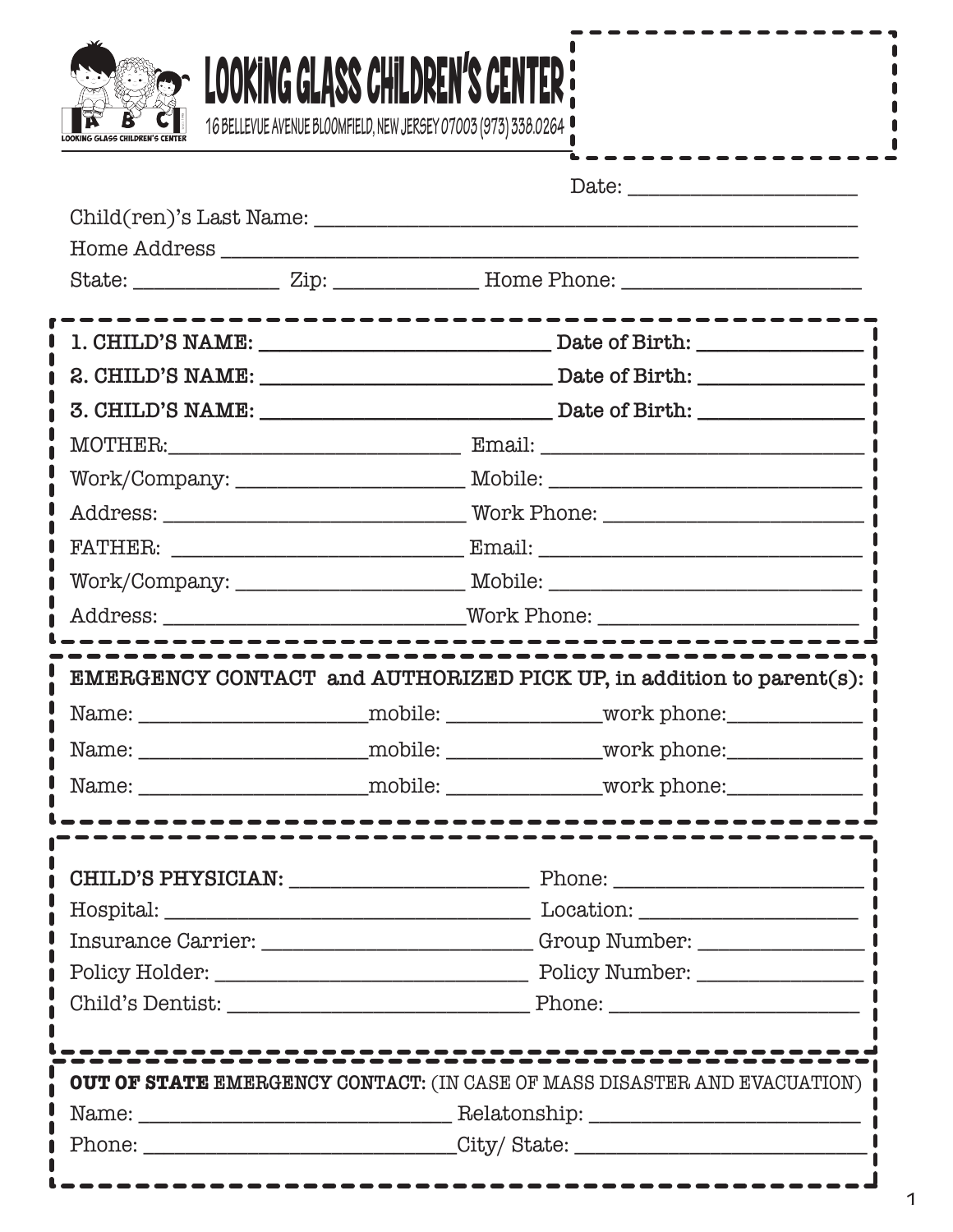|                                                            | Date admission requested: __________ |   |   |    |                |  |
|------------------------------------------------------------|--------------------------------------|---|---|----|----------------|--|
| Days and Hours:<br>Arrival Time:<br>Departure Time: ______ | M<br><b>AFTERNOON</b>                | T | W | TH | F              |  |
| $\frac{1}{2}$ CHILD # 1:<br>Food Restrictions:             |                                      |   |   |    | Date of Birth: |  |

| $\perp$ Are these food restrictions for medical or personal reasons? |  |
|----------------------------------------------------------------------|--|
|----------------------------------------------------------------------|--|

| Has your child ever been in a child care arrangement? | How long? |
|-------------------------------------------------------|-----------|
|                                                       |           |

| Please tell us about your child (special needs, routine, comfort objects, likes, dislikes, fears, etc.) |  |  |  |  |  |
|---------------------------------------------------------------------------------------------------------|--|--|--|--|--|
|---------------------------------------------------------------------------------------------------------|--|--|--|--|--|

\_\_\_\_\_\_\_\_\_\_\_\_\_\_\_\_\_\_\_\_\_\_\_\_\_\_\_\_\_\_\_\_\_\_\_\_\_\_\_\_\_\_\_\_\_\_\_\_\_\_\_\_\_\_\_\_\_\_\_\_\_\_\_\_\_\_\_\_\_\_\_\_\_\_\_\_\_\_

| CHILD # 2:                                                                |  |
|---------------------------------------------------------------------------|--|
|                                                                           |  |
| Food Restrictions: Network of Restrictions .                              |  |
| Are these food restrictions for medical or personal reasons?              |  |
| Has your child ever been in a child care arrangement? _______ How long? _ |  |

Please tell us about your child (special needs, routine, comfort objects, likes, dislikes, fears, etc.)

\_\_\_\_\_\_\_\_\_\_\_\_\_\_\_\_\_\_\_\_\_\_\_\_\_\_\_\_\_\_\_\_\_\_\_\_\_\_\_\_\_\_\_\_\_\_\_\_\_\_\_\_\_\_\_\_\_\_\_\_\_\_\_\_\_\_\_\_\_\_\_\_\_\_\_\_\_\_

\_\_\_\_\_\_\_\_\_\_\_\_\_\_\_\_\_\_\_\_\_\_\_\_\_\_\_\_\_\_\_\_\_\_\_\_\_\_\_\_\_\_\_\_\_\_\_\_\_\_\_\_\_\_\_\_\_\_\_\_\_\_\_\_\_\_\_\_\_\_\_\_\_\_\_\_\_\_

**CHILD # 3:** \_\_\_\_\_\_\_\_\_\_\_\_\_\_\_\_\_\_\_\_\_\_\_\_\_\_\_\_\_\_\_\_\_\_ Date of Birth: \_\_\_\_\_\_\_\_\_\_\_\_\_\_\_\_\_\_\_

Allergies: \_\_\_\_\_\_\_\_\_\_\_\_\_\_\_\_\_\_\_\_\_\_\_\_\_\_\_\_\_\_\_\_\_\_\_\_\_\_\_\_\_\_\_\_\_\_\_\_\_\_\_\_\_\_\_\_\_\_\_\_\_\_\_\_\_\_\_\_\_

Food Restrictions: \_\_\_\_\_\_\_\_\_\_\_\_\_\_\_\_\_\_\_\_\_\_\_\_\_\_\_\_\_\_\_\_\_\_\_\_\_\_\_\_\_\_\_\_\_\_\_\_\_\_\_\_\_\_\_\_\_\_\_\_\_

Are these food restrictions for medical or personal reasons? \_\_\_\_\_\_\_\_\_\_\_\_\_\_\_\_\_\_\_\_

Has your child ever been in a child care arrangement? \_\_\_\_\_\_\_\_ How long? \_\_\_\_\_\_\_

\_\_\_\_\_\_\_\_\_\_\_\_\_\_\_\_\_\_\_\_\_\_\_\_\_\_\_\_\_\_\_\_\_\_\_\_\_\_\_\_\_\_\_\_\_\_\_\_\_\_\_\_\_\_\_\_\_\_\_\_\_\_\_\_\_\_\_\_\_\_\_\_\_\_\_\_\_\_

\_\_\_\_\_\_\_\_\_\_\_\_\_\_\_\_\_\_\_\_\_\_\_\_\_\_\_\_\_\_\_\_\_\_\_\_\_\_\_\_\_\_\_\_\_\_\_\_\_\_\_\_\_\_\_\_\_\_\_\_\_\_\_\_\_\_\_\_\_\_\_\_\_\_\_\_\_\_

Please tell us about your child (special needs, routine, comfort objects, likes, dislikes, fears, etc.)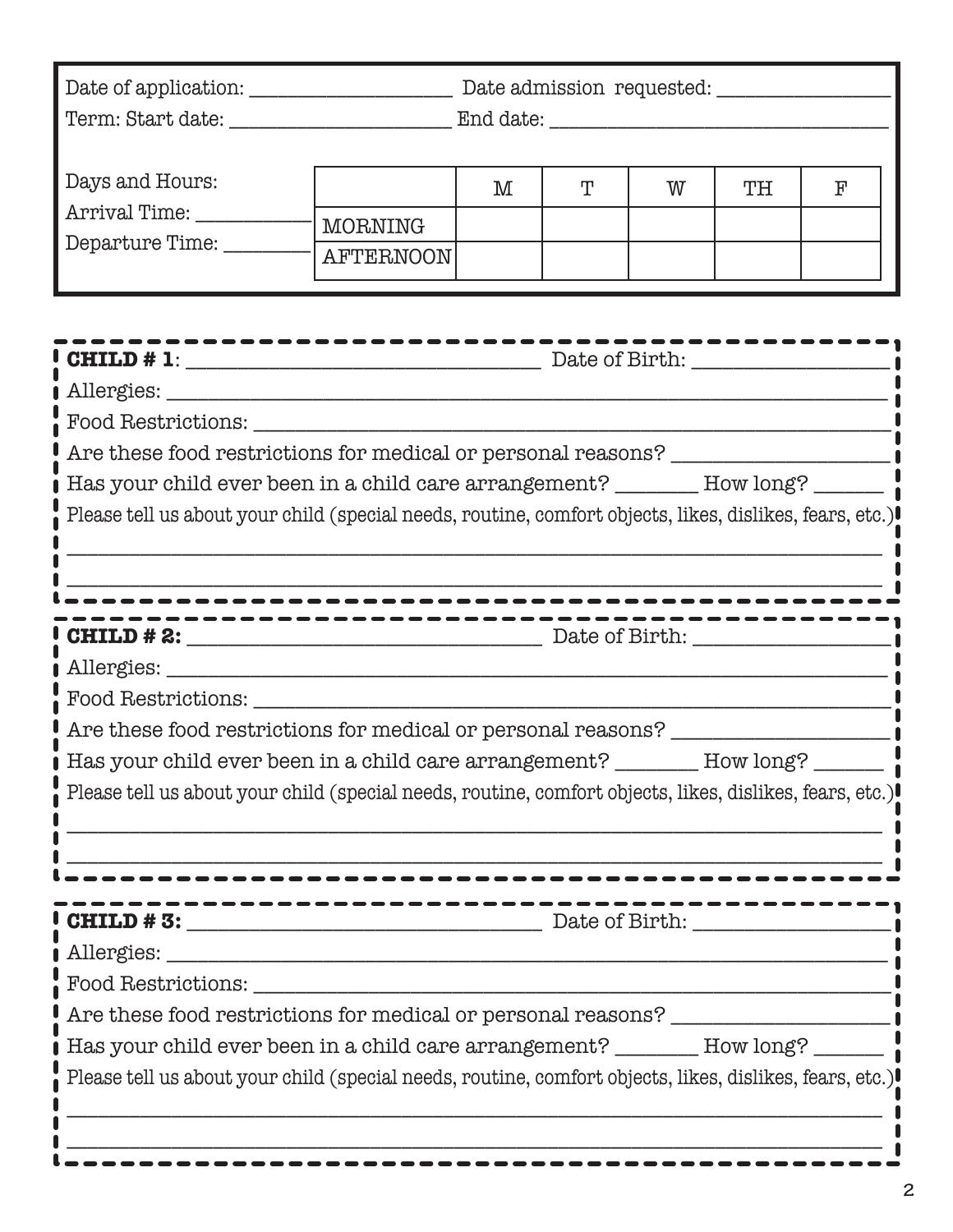## FAMILY STATUS:

| Parental Marital Status: |  |
|--------------------------|--|
|--------------------------|--|

 $\begin{array}{c}\text{Custoidal Parent:}\end{array}$ 

\_\_\_\_\_\_\_\_\_\_\_\_\_\_\_\_\_\_\_\_\_\_\_\_\_\_\_\_\_\_\_\_\_\_\_\_\_\_\_\_\_\_\_\_\_\_\_\_\_\_\_\_\_\_\_\_\_\_\_\_\_\_\_\_\_\_\_\_\_\_\_\_\_\_\_\_\_\_\_

| Which parent is to be contacted in case of emergency?                                                                             |
|-----------------------------------------------------------------------------------------------------------------------------------|
| Which parent is to be contacted with non-emergency questions?                                                                     |
| Mother's birthdate: $\_\_\_\_\_\_\_\$ Father's birthdate: $\_\_\_\_\_\_\_\$ Date of Marriage: $\_\_\_\_\_\_\_\_\_\_\_\_\_\_\_\_\$ |
| Names and birthdates of siblings other than on application:                                                                       |

\_\_\_\_\_\_\_\_\_\_\_\_\_\_\_\_\_\_\_\_\_\_\_\_\_\_\_\_\_\_\_\_\_\_\_\_\_\_\_\_\_\_\_\_\_\_\_\_\_\_\_\_\_\_\_\_\_\_\_\_\_\_\_\_\_\_\_\_\_\_\_\_\_\_\_\_\_\_\_\_\_\_\_\_\_\_\_

\_\_\_\_\_\_\_\_\_\_\_\_\_\_\_\_\_\_\_\_\_\_\_\_\_\_\_\_\_\_\_\_\_\_\_\_\_\_\_\_\_\_\_\_\_\_\_\_\_\_\_\_\_\_\_\_\_\_\_\_\_\_\_\_\_\_\_\_\_\_\_\_\_\_\_\_\_\_\_\_\_\_\_\_\_\_\_ Total number of family living in the household: \_\_\_\_\_\_\_\_\_\_\_\_\_\_\_\_\_\_\_\_\_\_\_\_\_\_\_\_\_\_\_\_

Number of non-family members living in household: \_\_\_\_\_\_\_\_\_\_\_\_\_\_\_\_\_\_\_\_\_\_\_\_\_\_\_\_\_\_

Please explain: \_\_\_\_\_\_\_\_\_\_\_\_\_\_\_\_\_\_\_\_\_\_\_\_\_\_\_\_\_\_\_\_\_\_\_\_\_\_\_\_\_\_\_\_\_\_\_\_\_\_\_\_\_\_\_\_\_\_\_\_\_\_\_\_

Ethnic and religious background: \_\_\_\_\_\_\_\_\_\_\_\_\_\_\_\_\_\_\_\_\_\_\_\_\_\_\_\_\_\_\_\_\_\_\_\_\_\_\_\_\_\_\_\_\_\_

List pets in household and type of animal: \_\_\_\_\_\_\_\_\_\_\_\_\_\_\_\_\_\_\_\_\_\_\_\_\_\_\_\_\_\_\_\_\_\_\_\_\_\_

Reason for seeking placement at Looking Glass: \_\_\_\_\_\_\_\_\_\_\_\_\_\_\_\_\_\_\_\_\_\_\_\_\_\_\_\_\_\_\_\_\_\_

How did you become aware of Looking Glass Children's Center: ( please be specific):

\_\_\_\_\_\_\_\_\_\_\_\_\_\_\_\_\_\_\_\_\_\_\_\_\_\_\_\_\_\_\_\_\_\_\_\_\_\_\_\_\_\_\_\_\_\_\_\_\_\_\_\_\_\_\_\_\_\_\_\_\_\_\_\_\_\_\_\_\_\_\_\_\_\_\_\_\_\_

Is there anything else we need to know ?

## CONSENT AND AUTHORIZATION:

 I consent to the enrollment of my child(ren), as listed on the application form, at Looking Glass Children's Center (LGCC), and consent to have my child(ren) participate in all school activities including supervised walks away from school grounds.

 I release LGCC and it's employees from all responsibility in case of illness or injury of my child(ren) while in attendance at or in transit to or from school. I understand that every precaution is taken to ensure my child(ren)'s safety and well being.

 I authorize the staff of LGCC to call an emergency ambulance or a doctor, or to transport my child(ren) in a staff vehicle in case of accident or acute illness, and allow possible emergency care to be administered if I cannot be reached.

 In any health or injury issue, I understand that every effort shall be made until successful.

 I consent to my child(ren) being photographed while engaged in school activities. I consent to these photographs being used for display and publicity. The same consent is given for videotapes.

 I understand that LGCC provides opportunities for observation and participa tion by students of various local schools. I am aware that LGCC may also participate in research projects and studies, of which I will be informed.

 I agree to pay all tuition, registration and any other fees as outlined in the brochure or otherwise agreed between LGCC and me.

 I have received, read and understand the information contained in the registration materials entitled "A PEEK INSIDE THE LOOKING GLASS... Our Brochure of Information".

 I will cooperate in all matters concerning my child(ren)'s safety and well-being while at LGCC.

Signature of Parent(s) Guardian(s): Date:

\_\_\_\_\_\_\_\_\_\_\_\_\_\_\_\_\_\_\_\_\_\_\_\_\_\_\_\_\_ \_\_\_\_\_\_\_\_\_\_\_\_\_\_\_\_\_\_\_\_\_\_\_\_\_\_\_\_\_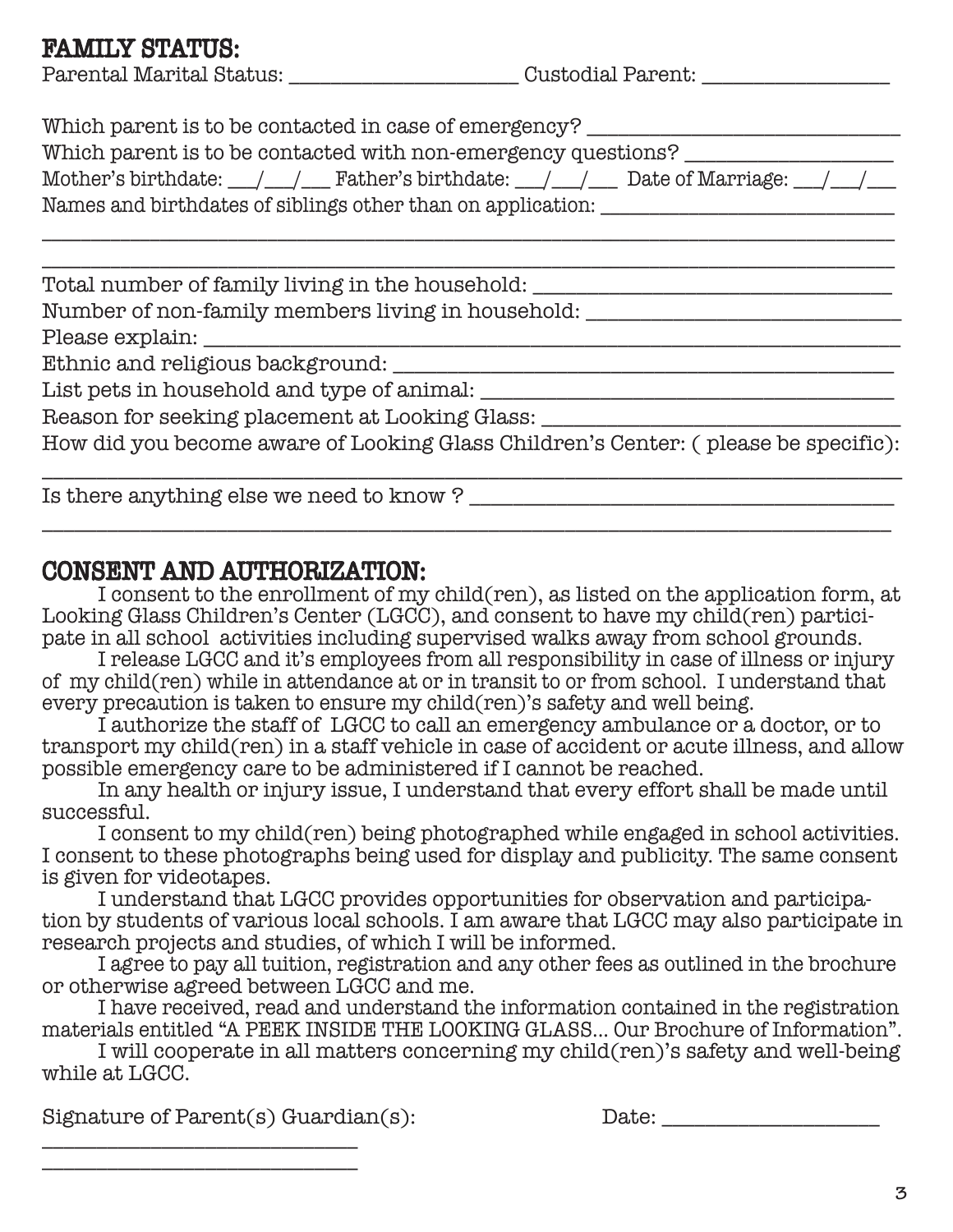**DEVELOPMENTAL HISTORY:** Tell us a little more about your child before school begins.

\_\_\_\_\_\_\_\_\_\_\_\_\_\_\_\_\_\_\_\_\_\_\_\_\_\_\_\_\_\_\_\_\_\_\_\_\_\_\_\_\_\_\_\_\_\_\_\_\_\_\_\_\_\_\_\_\_\_\_\_\_\_\_\_\_\_\_\_\_\_\_\_\_\_\_\_

## **SOCIAL RELATIONSHIPS:** Favorite toys and activities at home

| Does your child enjoy _______ Books _______ Music ______ Art _____ Movement        |  |  |
|------------------------------------------------------------------------------------|--|--|
| Can your child climb on gym equipment? _____________                               |  |  |
| Which hand do you think is dominant for your child at this time? ____ L ____ R     |  |  |
| Does your child have experiences with: Scissors ________ Blocks ______             |  |  |
| Computers ________ Finger-painting _______ Easel painting _______                  |  |  |
| Does your child have experiences in playing with other children? ______________    |  |  |
| Do you consider your child: Friendly _____ Aggressive _____ Shy ______             |  |  |
| Does your child know any other children in the school? _________________________   |  |  |
| Is this your child's first school experience? __________________________________   |  |  |
| Do you think your child will separate easily? __________________________________   |  |  |
| Please list any of your child's fears that we should know about: _______________   |  |  |
|                                                                                    |  |  |
| What do you think is the best way of handling your child? ______________________   |  |  |
| PERSONAL HISTORY                                                                   |  |  |
| Type of birth: Normal ______ Premature ______                                      |  |  |
|                                                                                    |  |  |
| Can your child be relied upon to indicate bathroom needs? ______________________   |  |  |
| Does your child have any special words to describe toilet functions? __________    |  |  |
| Does your child have any difficulties expressing his/her needs? ________________   |  |  |
| Does your child speak any other languages? ____                                    |  |  |
|                                                                                    |  |  |
|                                                                                    |  |  |
| Describe your child briefly (personality, abilities, disposition and temperament). |  |  |
| Please use the back of this form to let us know of any particular ways we might    |  |  |
| help your child this year:                                                         |  |  |

\_\_\_\_\_\_\_\_\_\_\_\_\_\_\_\_\_\_\_\_\_\_\_\_\_\_\_\_\_\_\_\_\_\_\_\_\_\_\_\_\_\_\_\_\_\_\_\_\_\_\_\_\_\_\_\_\_\_\_\_\_\_\_\_\_\_\_\_\_\_\_\_\_\_\_\_ \_\_\_\_\_\_\_\_\_\_\_\_\_\_\_\_\_\_\_\_\_\_\_\_\_\_\_\_\_\_\_\_\_\_\_\_\_\_\_\_\_\_\_\_\_\_\_\_\_\_\_\_\_\_\_\_\_\_\_\_\_\_\_\_\_\_\_\_\_\_\_\_\_\_\_\_

\_\_\_\_\_\_\_\_\_\_\_\_\_\_\_\_\_\_\_\_\_\_\_\_\_\_\_\_\_\_\_\_\_\_\_\_\_\_\_\_\_\_\_\_\_\_\_\_\_\_\_\_\_\_\_\_\_\_\_\_\_\_\_\_\_\_\_\_\_\_\_\_\_\_\_\_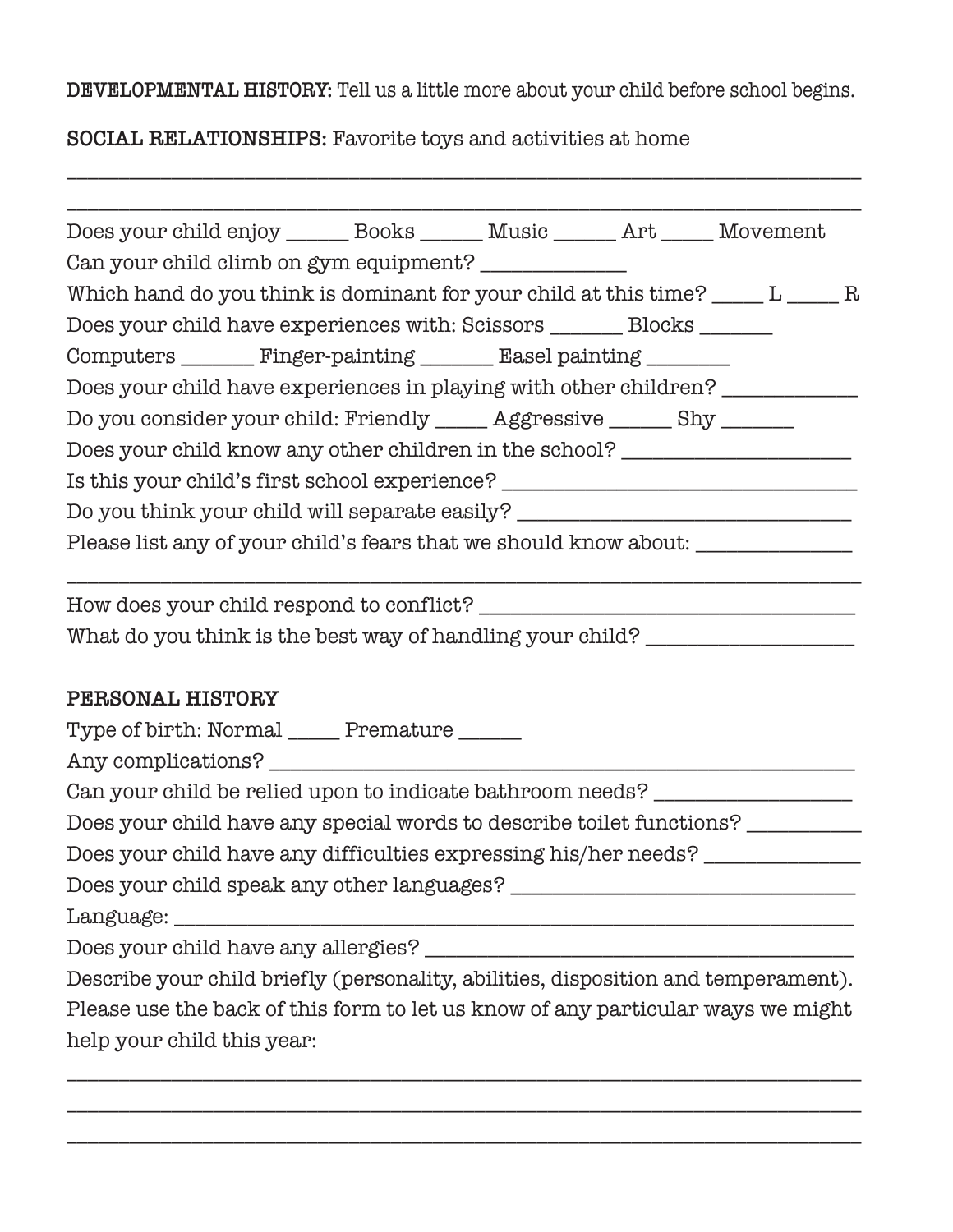



Parent signature:

Unforunately, there are sometimes reasons we have to expel a child from our program either on a short term or permanent basis. We want you know we will do everything possible to work with the family of the child(ren) in order to prevent this policy from being enforced. The following are reasons we may have to expel or suspend a child from this center.

#### IMMEDIATE CAUSES FOR EXPULSION

 The child is at risk of causing serious injury to other children or himself/herself. Parent threatens physical or intimidating actions toward staff members. Parent exhibits verbal abuse to staff in front of enrolled children.

#### PARENTAL ACTIONS FOR CHILD'S EXPULSION

 Failure to pay/habitual lateness in payments. Failure to complete required forms including the child's immunization records. Habitual tardiness when picking up your child. Verbal abuse to staff. Other (explain)

#### CHILD'S ACTIONS FOR EXPULSION

 Failure of child to adjust after a reasonable amount of time. Uncontrollable tantrums/angry outbursts. Ongoing physical or verbal abuse to staff or other children. Excessive biting. Other (explain)

#### SCHEDULE OF EXPULSION

 If after the remedial actions above have not worked, the child's parents/guardian will be sion. An expulsion action is meant to be a period of time so that the parent/guardian may work on the child's behavior or to come to an agreement with the center.

The parent/guardian will be informed regarding the length of the expulsion period.

 The parent/guardian will be informed about the expected behavioral changes required in order for the child or parent to return to the center.<br>The parent/guardian will be given a specific expulsion date that allows the parent suffi-

cient time to seek alternate child care (approximately one to two weeks notice depending on risk to other children's welfare or safety). Failure of the child/parent to satisfy the terms of the plan may result in permanent expulsion from the center.

#### A CHILD WILL NOT BE EXPELLED

If a child's parent $(s)$ :

 - Made a complaint to the Office of Licensing regarding a center's alleged violations of the licensing requirements.

- Reported abuse or neglect occuring at the center.

- Questioned the center regarding policies and procedures.

- Without giving the parent sufficient time to make other child care arrangements.

#### PROACTIVE ACTIONS THAT CAN BE TAKEN IN ORDER TO PREVENT EXPULSION

Staff will try to redirect child from negative behavior.

 Staff will reassess classroom environment, appropriate activities and supervision. Staff will always use positive methods and language while disciplining the children. Staff will praise appropriate behaviors.

Staff will consistently apply consequences for rules.

Child will be given verbal warnings.

Child will be given time regain control.

Child's disruptive behavior will be documented and maintained in confidentiality.

 Parent/ guardian will be given written copies of the disruptive behaviors that might lead to expulsion.

 Give the parent literature of other resources regarding methods of improving behavior. The director, classroom staff and parent/guardian will have a conference (s) to discuss how to promote positive behaviors.

 Recommendation of evaluation by professional consulation on premises. Recommendation of evaluation by local school district child study team.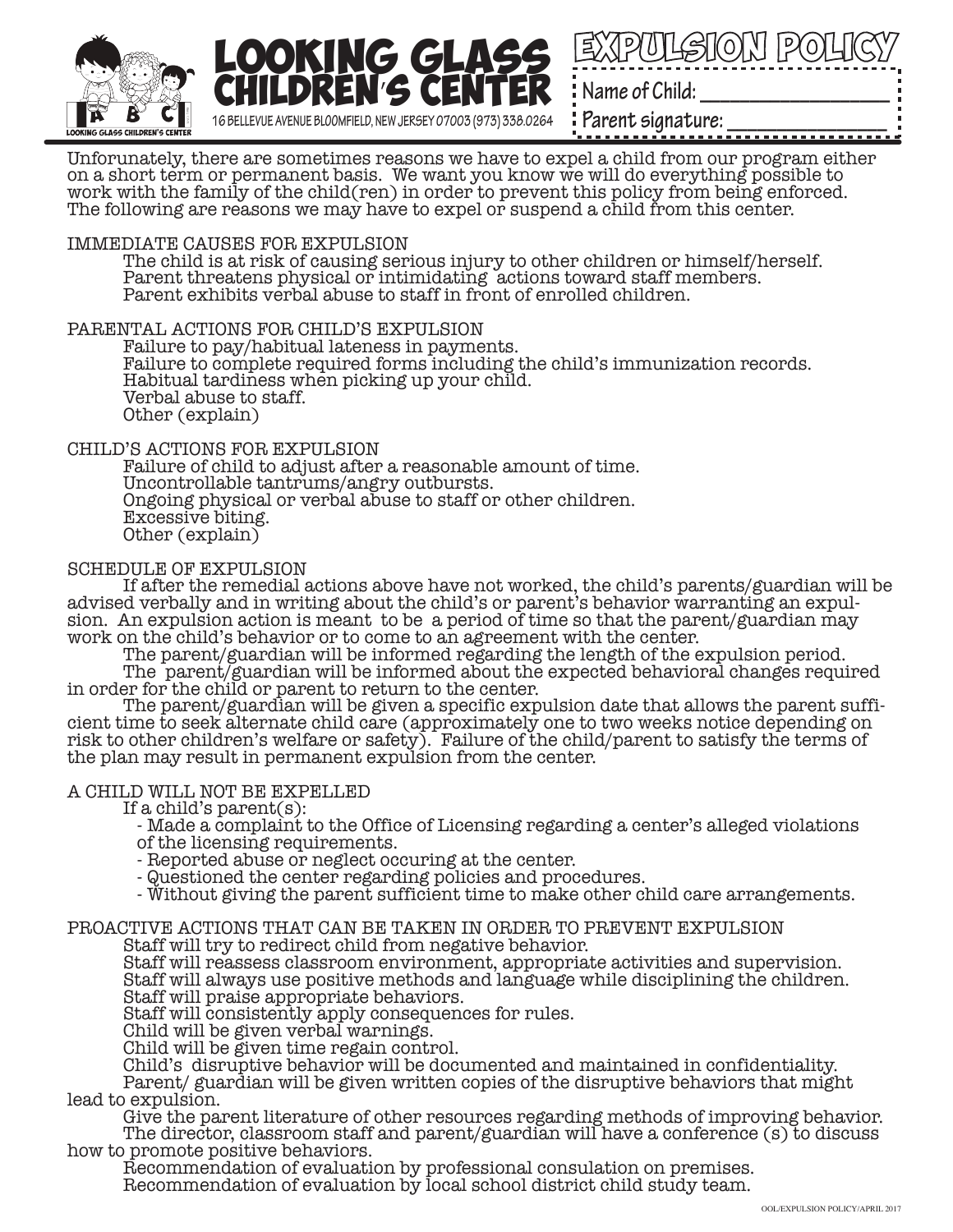

# **EOOKING GLASS CHILDREN'S CENTER**

**16 BELLEVUE AVENUE BLOOMFIELD, NEW JERSEY 07003 (973) 338.0264**

## CHILD'S NAME: \_\_\_\_\_\_\_\_\_\_\_\_\_\_\_\_\_\_\_\_\_\_\_\_\_\_\_\_\_\_\_\_\_\_\_\_\_\_\_\_\_\_\_\_\_\_\_\_

## PARENT'S NAME:

1. I have received a copy of the **"Looking Glass Parent Brochure/Handbook."** I have read it, understand it, and have no further questions regarding the policy. I agree to abide by the policy. Signature: \_\_\_\_\_\_\_\_\_\_\_\_\_\_\_\_\_\_\_\_\_\_\_\_ Date: \_\_\_\_\_\_\_\_\_\_\_\_\_\_\_\_\_\_\_\_\_\_\_\_\_\_\_\_

2. I have received a copy of the **"Information to Parents"**. I have read it, understand it, and have no further questions regarding the policy. I agree to abide by the policy.  $\text{Signature:}\footnotesize \begin{tabular}{|l|l|} \text{Signature:}\footnotesize \end{tabular}$ 

3. I have received a copy of the **"Policy on the Management of Communicable Diseases."** I have read it, understand it, and have no further questions regarding the policy. I agree to abide by the policy. Signature: \_\_\_\_\_\_\_\_\_\_\_\_\_\_\_\_\_\_\_\_\_\_\_\_\_\_\_\_\_\_\_\_ Date: \_\_\_\_\_\_\_\_\_\_\_\_\_\_\_\_\_\_\_\_\_\_\_\_\_\_\_\_\_\_\_

4. I have received a copy of the **"Release of Children".** I have read it, understand it, and have no further questions regarding the policy. I agree to abide by the policy. Signature: \_\_\_\_\_\_\_\_\_\_\_\_\_\_\_\_\_\_\_\_\_\_\_\_ Date: \_\_\_\_\_\_\_\_\_\_\_\_\_\_\_\_\_\_\_\_\_\_\_\_\_\_\_\_

5. I have received a copy of the **"Guidance and Discipline Policy"**. I have read it, understand it, and have no further questions regarding the policy. I agree to abide by the policy. Signature: \_\_\_\_\_\_\_\_\_\_\_\_\_\_\_\_\_\_\_\_\_\_\_\_ Date: \_\_\_\_\_\_\_\_\_\_\_\_\_\_\_\_\_\_\_\_\_\_\_\_\_\_\_\_

6. I have received a copy of the **"Payment Policy"**. I have read it, understand it, and have no further questions regarding the policy. I agree to abide by the policy. Signature: \_\_\_\_\_\_\_\_\_\_\_\_\_\_\_\_\_\_\_\_\_\_\_\_ Date: \_\_\_\_\_\_\_\_\_\_\_\_\_\_\_\_\_\_\_\_\_\_\_\_\_\_\_\_

7. I have received a copy of the **"Expulsion Policy"**. I have read it, understand it, and have no further questions regarding the policy. I agree to abide by the policy. Signature: \_\_\_\_\_\_\_\_\_\_\_\_\_\_\_\_\_\_\_\_\_\_\_\_ Date: \_\_\_\_\_\_\_\_\_\_\_\_\_\_\_\_\_\_\_\_\_\_\_\_\_\_\_\_

8. I have received a copy of the **"Technology and Social Media Policy"**. I have read it, understand it, and have no further questions regarding the policy. I agree to abide by the policy. Signature: \_\_\_\_\_\_\_\_\_\_\_\_\_\_\_\_\_\_\_\_\_\_\_\_\_\_\_\_\_\_\_\_ Date: \_\_\_\_\_\_\_\_\_\_\_\_\_\_\_\_\_\_\_\_\_\_\_\_\_\_\_\_\_\_\_

9. I have received a copy of the **"Medication Administration in Child Care Policy and Procedures Policy"**. I have read it, understand it, and have no further questions regarding the policy. I agree to abide by the policy. Signature: \_\_\_\_\_\_\_\_\_\_\_\_\_\_\_\_\_\_\_\_\_\_\_\_ Date: \_\_\_\_\_\_\_\_\_\_\_\_\_\_\_\_\_\_\_\_\_\_\_\_\_\_\_\_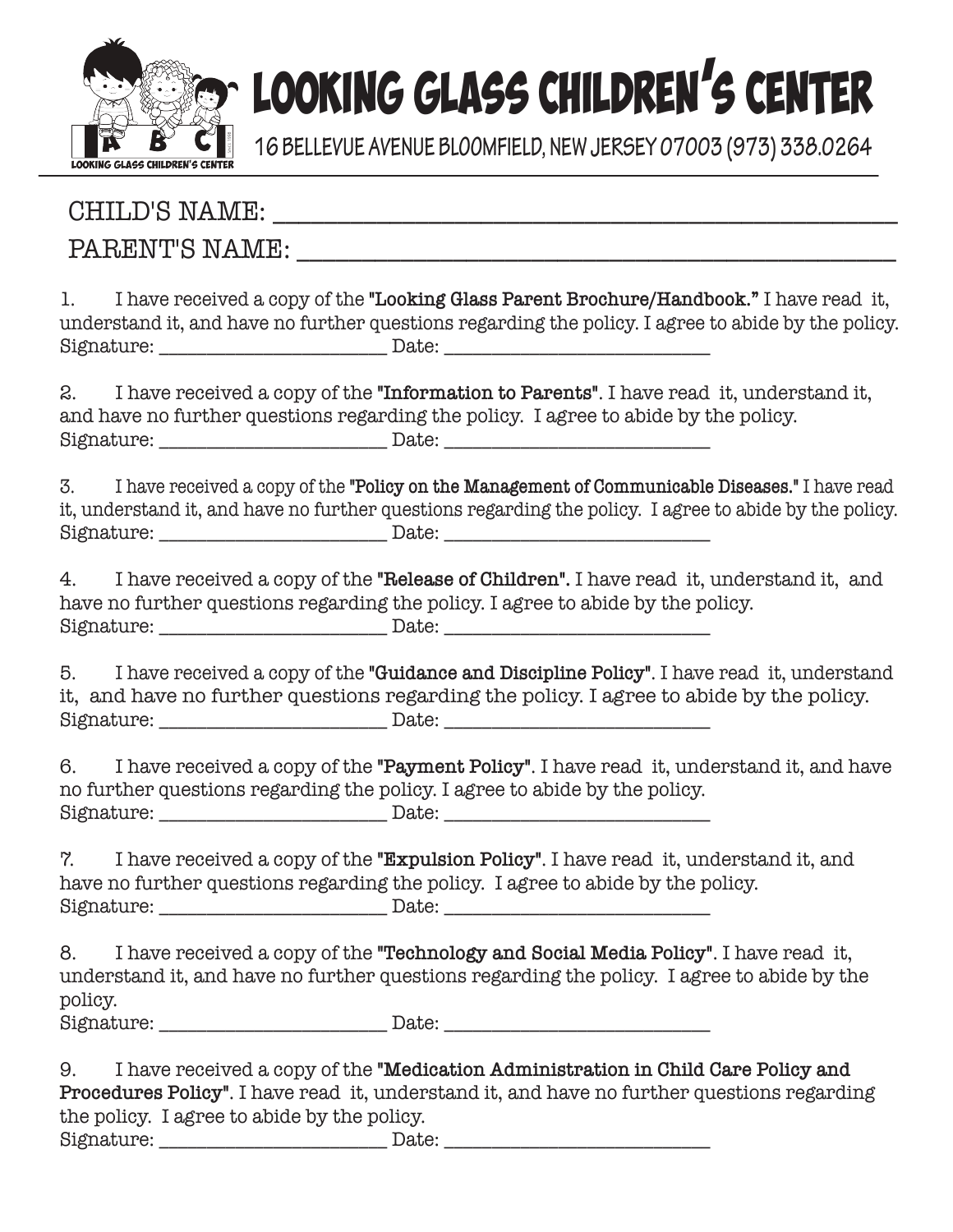

## OOKING GLASS CHILDREN'S CENTER

 **CHILD CARE CENTER IMMUNIZATION RECORD**

| NAME OF CHILD (Last, First, MI)                                                                                |                              |                              |                              |                                   |                              | <b>SEX</b><br>DATE OF BIRTH (MO/DAY/YR)<br>$\Box$ F<br>$\Box$ M                                    |                                         |  |  |
|----------------------------------------------------------------------------------------------------------------|------------------------------|------------------------------|------------------------------|-----------------------------------|------------------------------|----------------------------------------------------------------------------------------------------|-----------------------------------------|--|--|
| NAME OF PARENT / GUARDIAN                                                                                      |                              |                              |                              |                                   | TELEPHONE NUMBER(S)          |                                                                                                    |                                         |  |  |
| ADDRESS                                                                                                        |                              |                              |                              |                                   |                              |                                                                                                    |                                         |  |  |
| <b>ADDRESS</b>                                                                                                 |                              |                              |                              |                                   | IMMUNIZATION REGISTRY NUMBER |                                                                                                    |                                         |  |  |
| <b>VACCINE TYPE</b>                                                                                            | 1ST DOSE<br><b>MO/DAY/YR</b> | 2ND DOSE<br><b>MO/DAY/YR</b> | 3RD DOSE<br><b>MO/DAY/YR</b> | 4TH DOSE<br><b>MO/DAY/YR</b>      | 5TH DOSE<br><b>MO/DAY/YR</b> |                                                                                                    | <b>LEAD SCREENING</b><br>(Not Required) |  |  |
| DIPHTHERIA, TETANUS, PERTUSSIS<br>(DTaP) or any combination<br>$($ If Td or DT $(1)$ , indicate in corner box) |                              |                              |                              |                                   |                              | <b>TEST DATE</b>                                                                                   | <b>RESULT</b>                           |  |  |
| POLIO-INACTIVATED POLIO<br>VACCINE (IPV)<br>(If oral vaccine, indicate OPV in corner box)                      |                              |                              |                              |                                   |                              |                                                                                                    |                                         |  |  |
| MEASLES, MUMP2, RUBELLA (MMR)<br>HAEMOPHILUS B (HIB) <sup>(2)</sup>                                            |                              |                              |                              |                                   |                              | (5) Document below single antigen vaccine receipt,<br>serology titer, or Vericella disease history |                                         |  |  |
| HEPATITIS B <sup>(3)</sup>                                                                                     |                              |                              |                              |                                   | Hepatitis B                  | DATE:                                                                                              | TITER:                                  |  |  |
| VARICELLA <sup>(4)</sup>                                                                                       |                              |                              |                              |                                   | Varicella                    | DATE:                                                                                              | TITER:                                  |  |  |
| PNEUMOCOCCAL CONJUGATE <sup>(2)</sup>                                                                          |                              |                              |                              |                                   | <b>Measles</b>               | DATE:                                                                                              | TITER:                                  |  |  |
| INFLUENZA <sup>(6)</sup>                                                                                       |                              |                              |                              |                                   | Mumps                        | DATE:                                                                                              | TITER:                                  |  |  |
| OTHER, SPECIFY:                                                                                                |                              |                              |                              |                                   | <b>Rubella</b>               | DATE:                                                                                              | TITER:                                  |  |  |
| $\Box$ Provisional Admission Attached - Date Granted:                                                          |                              |                              |                              | $\Box$ Medical Exemption Attached |                              | $\Box$ Religious Exemption Attached                                                                |                                         |  |  |

#### **PHYSICAL EXAMINATION:**

**General Observations: \_\_\_\_\_\_\_\_\_\_\_\_\_\_\_\_\_\_\_\_\_\_\_\_\_\_\_\_\_\_\_\_\_\_\_\_\_\_\_\_\_\_\_\_\_\_\_\_\_\_\_\_\_\_\_\_\_\_\_\_\_\_\_\_\_\_\_**

 **Is there any reason the child cannot participate or should not participate in any or all age-appropriate school activities? \_\_\_\_\_\_\_\_\_\_\_\_\_\_\_\_ If "Yes", please specic any restrictions:**

**\_\_\_\_\_\_\_\_\_\_\_\_\_\_\_\_\_\_\_\_\_\_\_\_\_\_\_\_\_\_\_\_\_\_\_\_\_\_\_\_\_\_\_\_\_\_\_\_\_\_\_\_\_\_\_\_\_\_\_\_\_\_\_\_\_\_\_\_\_\_\_\_\_\_\_\_\_\_\_\_\_\_\_\_\_\_ \_\_\_\_\_\_\_\_\_\_\_\_\_\_\_\_\_\_\_\_\_\_\_\_\_\_\_\_\_\_\_\_\_\_\_\_\_\_\_\_\_\_\_\_\_\_\_\_\_\_\_\_\_\_\_\_\_\_\_\_\_\_\_\_\_\_\_\_\_\_\_\_\_\_\_\_\_\_\_\_\_\_\_\_\_\_ \_\_\_\_\_\_\_\_\_\_\_\_\_\_\_\_\_\_\_\_\_\_\_\_\_\_\_\_\_\_\_\_\_\_\_\_\_\_\_\_\_\_\_\_\_\_\_\_\_\_\_\_\_\_\_\_\_\_\_\_\_\_\_\_\_\_\_\_\_\_\_\_\_\_\_\_\_\_\_\_\_\_\_\_\_\_ \_\_\_\_\_\_\_\_\_\_\_\_\_\_\_\_\_\_\_\_\_\_\_\_\_\_\_\_\_\_\_\_\_\_\_\_\_\_\_\_\_\_\_\_\_\_\_\_\_\_\_\_\_\_\_\_\_\_\_\_\_\_\_\_\_\_\_\_\_\_\_\_\_\_\_\_\_\_\_\_\_\_\_\_\_\_**

**\_\_\_\_\_\_\_\_\_\_\_\_\_\_\_\_\_\_\_\_\_\_\_\_\_\_\_\_\_\_\_\_\_\_\_\_\_\_\_\_\_\_\_\_\_\_\_\_\_\_\_\_\_\_\_\_\_\_\_\_\_\_\_\_\_\_\_\_\_\_\_\_\_\_\_\_\_\_\_\_\_\_\_\_\_\_ \_\_\_\_\_\_\_\_\_\_\_\_\_\_\_\_\_\_\_\_\_\_\_\_\_\_\_\_\_\_\_\_\_\_\_\_\_\_\_\_\_\_\_\_\_\_\_\_\_\_\_\_\_\_\_\_\_\_\_\_\_\_\_\_\_\_\_\_\_\_\_\_\_\_\_\_\_\_\_\_\_\_\_\_\_\_ \_\_\_\_\_\_\_\_\_\_\_\_\_\_\_\_\_\_\_\_\_\_\_\_\_\_\_\_\_\_\_\_\_\_\_\_\_\_\_\_\_\_\_\_\_\_\_\_\_\_\_\_\_\_\_\_\_\_\_\_\_\_\_\_\_\_\_\_\_\_\_\_\_\_\_\_\_\_\_\_\_\_\_\_\_\_**

I have examined the above-named child and have found the child to be physically fit to be admitted to **Looking Glass Children's Center, and participate in all activities without risk either to the child or to the school.**

| Physician's Signature: _                                                                                        |  |
|-----------------------------------------------------------------------------------------------------------------|--|
| Address: Andreas Address and the set of the set of the set of the set of the set of the set of the set of the s |  |
|                                                                                                                 |  |
| Phone:                                                                                                          |  |
| Date:                                                                                                           |  |